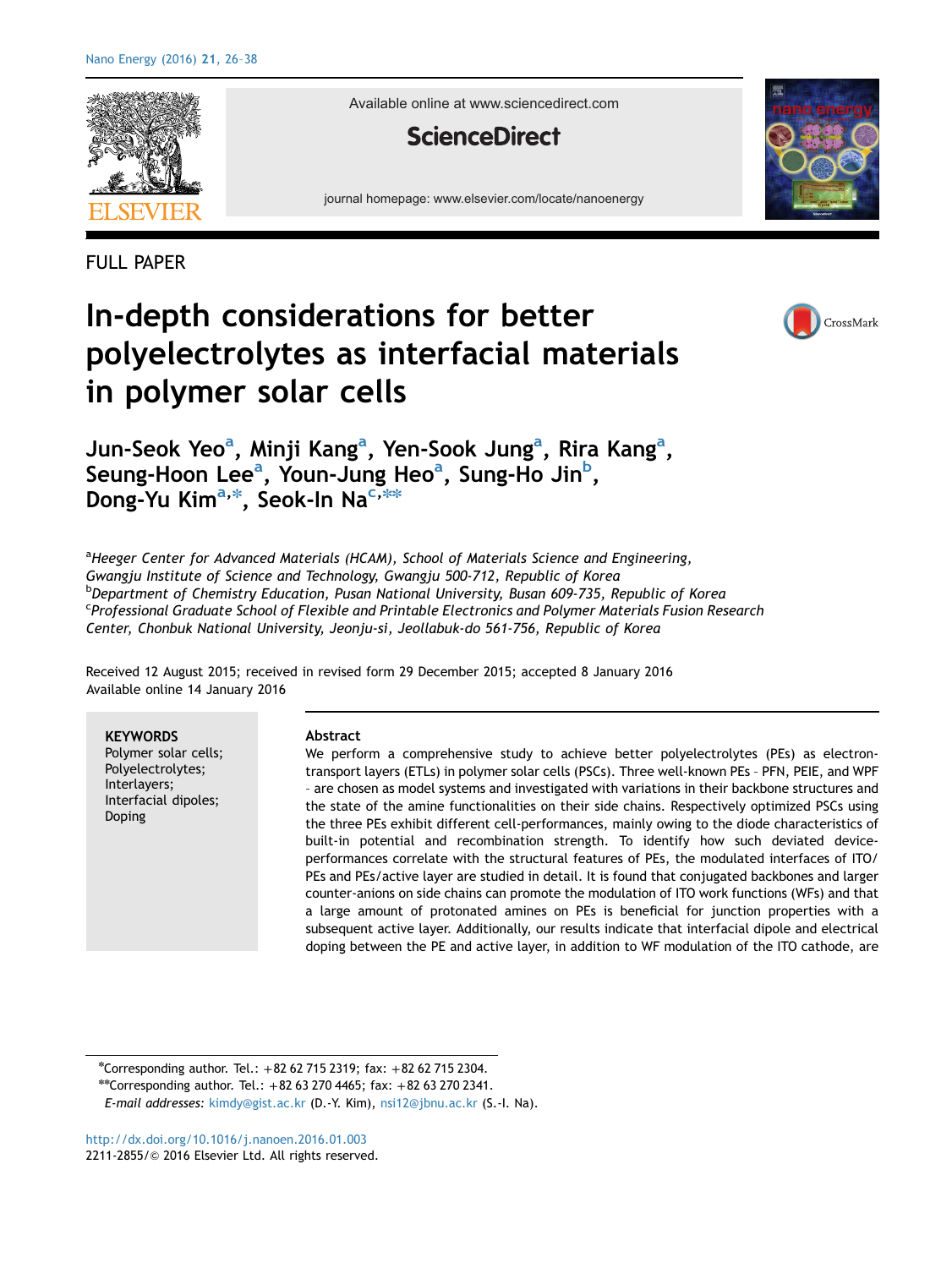important for device efficiency. Accordingly, with the aid of the molecular features of PEIE, PEIE-PSCs exhibit excellent device efficiency and stability compared with PFN- and WPF-PSCs. In the PTB7-th: $PC_{71}$ BM system, a remarkable power-conversion efficiency of 9.97% is achieved with a single PEIE ETL.

 $@$  2016 Elsevier Ltd. All rights reserved.

#### Introduction

With the advent of next-generation energy sources, polymer solar cells (PSCs) have long maintained the top position among third-generation photovoltaics because of their unique properties, such as simple fabrication, light weight, and availability in flexible formats [1–5]. Presently, PSCs overcome the 10% hurdle of power conversion efficiency (PCE) even in single-junction devices owing to considerable efforts in the development of light-harvesting materials, the evolution of efficient device-structures, novel processing techniques, and the appropriate incorporation of interfacial materials [6–10]. Despite this encouraging progress, the commercialization of PSCs faces several challenges including long-term stability and compatibility with printing manufacturing for large-scale production. In light of this, the inverted structure has begun to replace the normal form of PSCs because of its superior ambient stability and compatibility with R2R processing using airstable and printable metal electrodes (Ag and Au), along with its more efficient performances [4,11]. Also, the record-high PCEs of recent PSCs have been driven by the inverted structure [10,12,13].

For successful structural modification from normal to inverted systems, the interfacial characteristics between the active layer and respective electrodes must be controlled, unlike the case for existing interfacial modulations in the normal structure. Thus, considerable attention is directed to electron-transport materials allowing bottomelectrodes (generally indium tin oxide (ITO)) to serve as electron collectors. For electron-transport layers (ETLs), various materials have been investigated and proven effective for modulating the interfacial properties of the cathode and inducing a reliable rectifying characteristics of PSCs [9,14]. Among these, alcohol/water soluble polyelectrolytes (PEs) as ETLs have attracted great attention because PEs are easily able to control the work-function (WF) of the underlying electrode with simple and scalable solution-processing using eco-friendly solvents [14-17]. Additionally, PEs are versatile as their chemical structure can be modified. These PEs are generally featured by polar or ionic moiety, which renders them soluble to hydrophilic solvents such as water and alcohol and facilitates multilayer stacking with solutionprocessing. Also, the polar groups on PEs can induce interfacial dipoles to modify the WFs of adjacent electrodes and reduce the energy-barrier for efficient charge-extraction, which is essential for high-performing PSCs.

After poly(ethylene oxide) (PEO) emerged as an early version of a PE ETL  $[18]$ , a structure based on a conjugated backbone with polar pendant groups has been the focus of intensive research toward better PE ETLs in PSCs [14]. Regarding conjugated PEs, because the polar moiety plays a determining role in the formation and the strength of the interfacial dipole, a wide variety of strategies focusing on their side chains and ionic groups have been explored: the modifications in the length of the side chains, the number of ionic side chains, and the type of counter-ions and ionic functionalities (cationic, anionic and zwitterionic forms) [19-23]. On the other hand, the main backbones of conjugated PEs have been varied with polyfluorene, polycarbazole, and polythiophene derivatives for better interfacial characteristics because the charge-transport, energy bandgaps, thin-film morphology, and surface energy can be affected by the structures of the main backbones [24,25].

Using similar strategies, we previously introduced ammonium salts as cationic side chains with ethylene oxides onto polyfluorene chains (WPF) to induce large interfacial dipoles and tune the WF of an ITO electrode, yielding a high performance of inverted PSCs incorporating WPF as an ETL, along with favorable rectifying characteristics [15,26]. Regarding the polyfluorene structure, He et al. reported the conjugated PE (poly [(9,9-bis(3'-(N,N-dimethylamino)propyl)-2,7-fluorene)-alt-2,7-(9,9-dioctylfluorene)] (PFN)) and the encouraging performance of inverted PSCs with a 9.2% PCE  $[4]$ . Along with these conjugated frames, attention toward PE ETLs was extended to non-conjugated systems after the recent introduction of polyethylenimine ethoxylated (PEIE) as an ETL in PSCs. Advantages of PEIE include commercial availability, low price, and excellent compatibility with various organic devices owing to its high content of amine groups [17].

Thus far, both PFN and PEIE representing PEs of conjugated and non-conjugated frames have yielded highperforming PSCs, but it remains to be determined which PE frame is more effective as an ETL in the fabrication of PSCs. In addition, the fundamental mechanism for performance improvement of PSCs using PE ETLs is inconclusive, and concrete rules for the chemical design of PEs for an ideal ETL have not been outlined. To improve PEs as an ETL material, a clear understanding of the origins for their function as an ETL, and studies on the correlation between chemical structures and their performance are indispensable. Currently, numerous papers have attributed the ETL functions of PEs mainly to the formation of permanent dipoles on electrodes, which causes WF shifts [4,19,22]. Furthermore, the focus of the chemical design to control the strength of permanent dipoles differs among studies; for example, some place importance on the structure of the main backbones and others place importance on ionic side chains including counter-ions [14,25]. On the other hand, there are several reports indicating that the doping of organic semiconductors adjacent to PEs could be another main factor causing enhanced electron-transport in PSCs using PE ETLs. This is because of the anion-induced electron